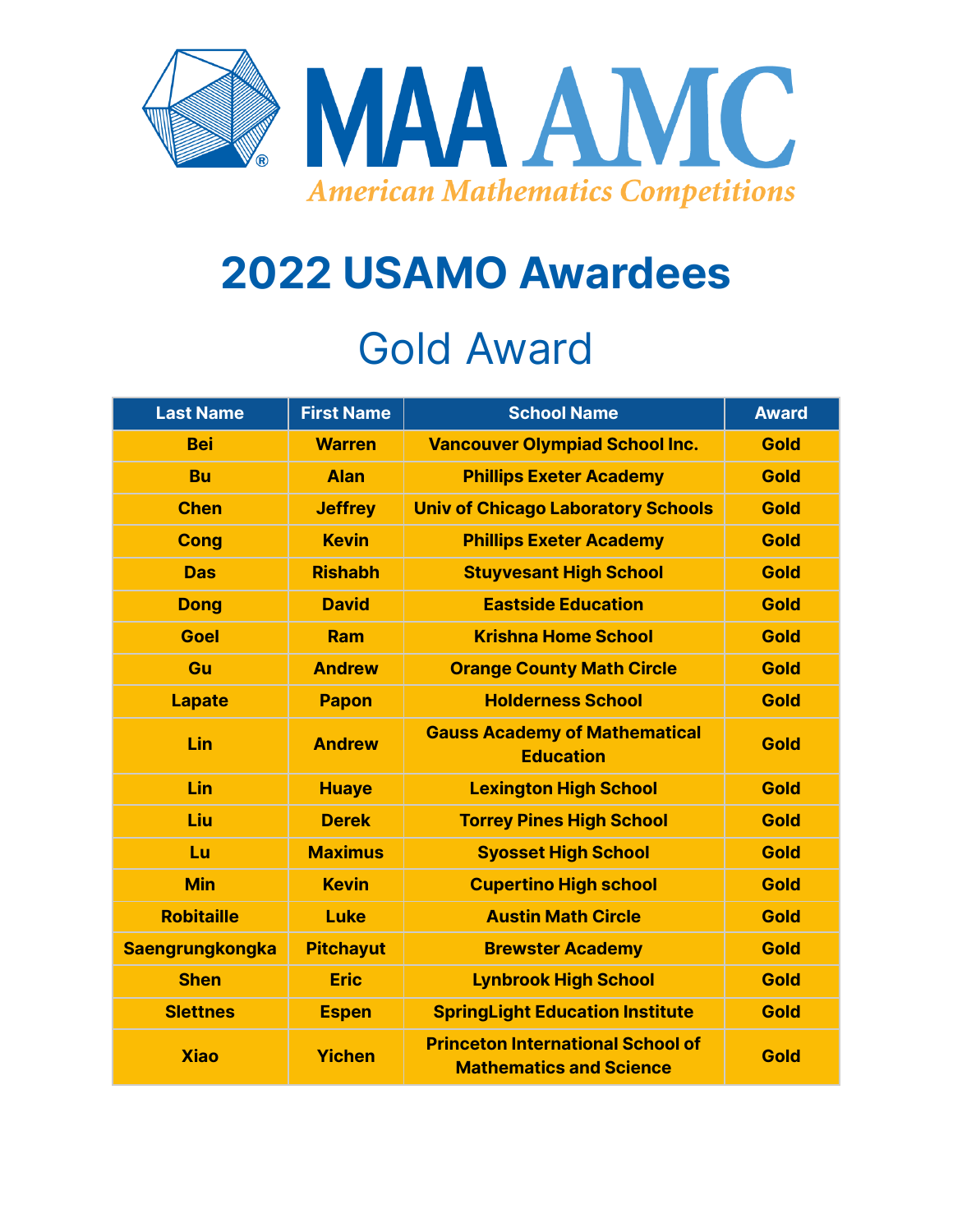

# **2022 USAMO Awardees**

#### Silver Award

| <b>Last Name</b>     | <b>First Name</b> | <b>School Name</b>                                         | <b>Award</b>  |
|----------------------|-------------------|------------------------------------------------------------|---------------|
| <b>Albright</b>      | <b>Jack</b>       | <b>Nueva</b>                                               | <b>Silver</b> |
| <b>Avadhanam</b>     | <b>Advaith</b>    | <b>Saratoga High School</b>                                | <b>Silver</b> |
| Cai                  | Locke             | <b>West-Windsor Plainsboro High</b><br><b>School South</b> | <b>Silver</b> |
| <b>Choi</b>          | Reagan            | <b>Troy High School</b>                                    | <b>Silver</b> |
| Fang                 | <b>Jason</b>      | <b>Vancouver Olympiad School Inc</b>                       | <b>Silver</b> |
| Geng                 | <b>Austin</b>     | <b>Benjamin Franklin High School</b>                       | <b>Silver</b> |
| Jang                 | <b>Ryan</b>       | <b>Seoul Science High School</b>                           | <b>Silver</b> |
| Jasuja               | Adi               | <b>Hunter College High School</b>                          | <b>Silver</b> |
| Ji                   | <b>Kaylee</b>     | <b>Lexington High School</b>                               | <b>Silver</b> |
| Jung                 | <b>Aiden</b>      | <b>Whimoon Middle School</b>                               | <b>Silver</b> |
| <b>Laksanawisit</b>  | <b>Mutiraj</b>    | <b>Kimball Union Academy</b>                               | <b>Silver</b> |
| Lee                  | <b>Justin</b>     | <b>SpringLight Education Institute</b>                     | <b>Silver</b> |
| Li                   | <b>Ryan</b>       | <b>Solon High School</b>                                   | <b>Silver</b> |
| <b>Masroor</b>       | <b>Razzi</b>      | <b>Detroit Country Day School</b>                          | <b>Silver</b> |
| <b>Parthasarathy</b> | <b>Rishab</b>     | <b>Harker Upper School</b>                                 | <b>Silver</b> |
| Rama                 | <b>Amol</b>       | <b>SpringLight Education Institute</b>                     | <b>Silver</b> |
| <b>Samuthrsindh</b>  | <b>Paramuth</b>   | <b>Brewster Academy</b>                                    | <b>Silver</b> |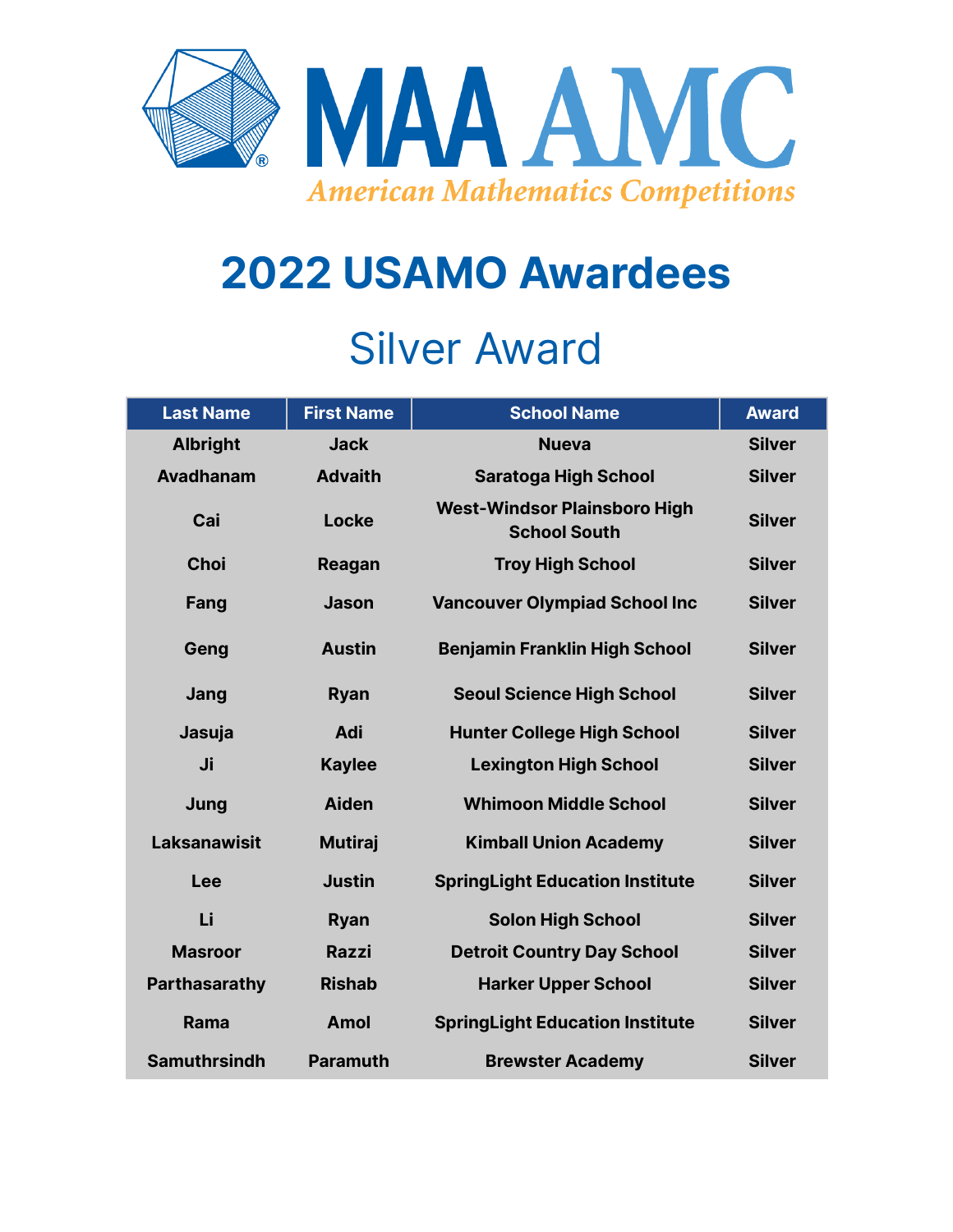

| <b>Tang</b>   | <b>Adam</b>    | <b>BASIS Independent Silicon Valley</b>                                    | <b>Silver</b> |
|---------------|----------------|----------------------------------------------------------------------------|---------------|
| <b>Trang</b>  | <b>Vincent</b> | <b>Thomas Jefferson High School for</b><br><b>Science and Technology</b>   | <b>Silver</b> |
| <b>Vedula</b> | <b>Karthik</b> | <b>James S. Rickards High School</b>                                       | <b>Silver</b> |
| <b>Wan</b>    | <b>Jessica</b> | <b>Florida Atlantic University</b>                                         | <b>Silver</b> |
| Wang          | <b>Albert</b>  | <b>Florida Atlantic University</b>                                         | <b>Silver</b> |
| Wang          | <b>Anthony</b> | <b>Saratoga High School</b>                                                | <b>Silver</b> |
| Wang          | <b>Zifan</b>   | <b>Princeton International School of</b><br><b>Mathematics and Science</b> | <b>Silver</b> |
| <b>Wang</b>   | <b>Kaixin</b>  | <b>Debang College</b>                                                      | <b>Silver</b> |
| Wang          | <b>Samuel</b>  | <b>Thomas Jefferson High School for</b><br><b>Science and Technology</b>   | <b>Silver</b> |
| <b>Whyte</b>  | <b>Jaedon</b>  | <b>Archimedean Middle Conservatory</b>                                     | <b>Silver</b> |
| Wu            | <b>Kevin</b>   | <b>Montgomery Blair High School</b>                                        | <b>Silver</b> |
| <b>Xiong</b>  | <b>Edward</b>  | <b>West-Windsor Plainsboro High</b><br><b>School South</b>                 | <b>Silver</b> |
| Xu            | <b>Daniel</b>  | <b>The Bishop's School</b>                                                 | <b>Silver</b> |
| Xu            | <b>Max</b>     | <b>Phillips Exeter Academy</b>                                             | <b>Silver</b> |
| Yang          | <b>Eric</b>    | <b>Phillips Exeter Academy</b>                                             | <b>Silver</b> |
| Yuan          | <b>Daniel</b>  | <b>Montgomery Blair High School</b>                                        | <b>Silver</b> |
| Yue           | <b>William</b> | <b>Phillips Academy</b>                                                    | <b>Silver</b> |
| <b>Zhang</b>  | George         | <b>Plano west Senior High</b>                                              | <b>Silver</b> |
| <b>Zhao</b>   | <b>Kevin</b>   | <b>Lexington High School</b>                                               | <b>Silver</b> |
| <b>Zhao</b>   | <b>Alex</b>    | <b>Lakeside School</b>                                                     | <b>Silver</b> |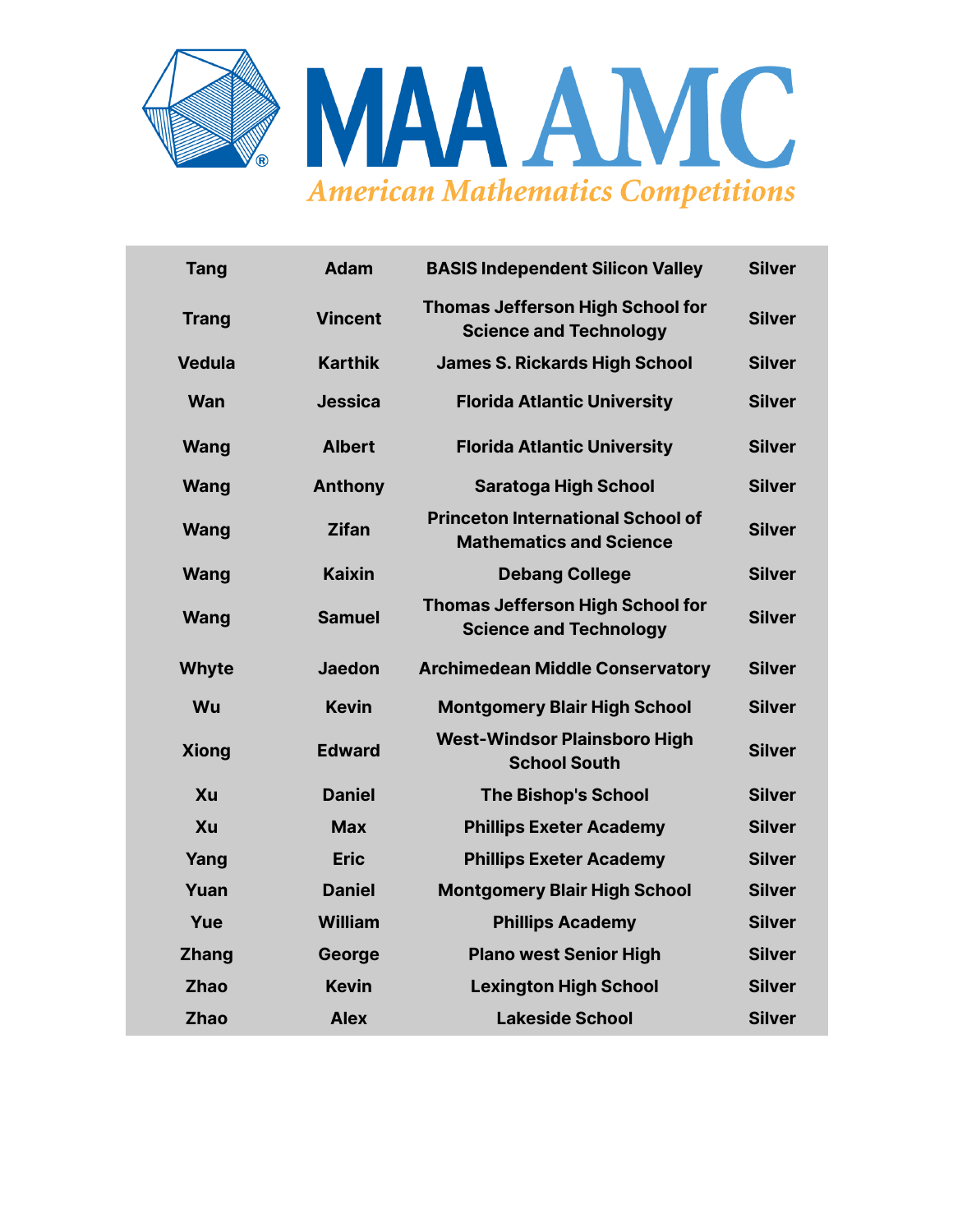

### **2022 USAMO Awardees**

#### Bronze Award

| <b>Last Name</b> | <b>First Name</b> | <b>School Name</b>                                                       | <b>Award</b>  |
|------------------|-------------------|--------------------------------------------------------------------------|---------------|
| <b>Arun</b>      | <b>Srinivas</b>   | <b>Cherry Creek High School</b>                                          | <b>Bronze</b> |
| Cao              | <b>George</b>     | <b>Rutgers University</b>                                                | <b>Bronze</b> |
| <b>Chang</b>     | <b>Evan</b>       | <b>High Technology High School</b>                                       | <b>Bronze</b> |
| <b>Chen</b>      | <b>Benjamin</b>   | <b>Adlai E. Stevenson High School</b>                                    | <b>Bronze</b> |
| <b>Chen</b>      | <b>Kenneth</b>    | <b>East Ridge High School</b>                                            | <b>Bronze</b> |
| <b>Chen</b>      | <b>Matthew</b>    | <b>WAYZATA HIGH SCHOOL</b>                                               | <b>Bronze</b> |
| <b>Dong</b>      | <b>Jessica</b>    | <b>Asia Maths</b>                                                        | <b>Bronze</b> |
| Fang             | <b>Mason</b>      | <b>Dougherty Valley High School</b>                                      | <b>Bronze</b> |
| Ge               | <b>Chris</b>      | <b>lvyMax</b>                                                            | <b>Bronze</b> |
| Gilman           | <b>Pico</b>       | <b>Proof School</b>                                                      | <b>Bronze</b> |
| <b>Goel</b>      | <b>Arnav</b>      | <b>Whitney M Young Magnet High School</b>                                | <b>Bronze</b> |
| <b>Gutkovich</b> | <b>Paul</b>       | <b>Stuyvesant High School</b>                                            | <b>Bronze</b> |
| <b>Hamrick</b>   | <b>Paul</b>       | <b>SpringLight Education Institute</b>                                   | <b>Bronze</b> |
| <b>Heller</b>    | <b>Garrett</b>    | <b>Thomas Jefferson High School for</b><br><b>Science and Technology</b> | <b>Bronze</b> |
| Hu               | Qingcheng         | <b>Xiaoyu Education</b>                                                  | <b>Bronze</b> |
| Ji               | Jay               | <b>Harrow International School</b>                                       | <b>Bronze</b> |
| <b>Kay</b>       | <b>Tristan</b>    | <b>INTERLAKE HIGH SCHOOL</b>                                             | <b>Bronze</b> |
| <b>Kunapuli</b>  | <b>Sasidhar</b>   | <b>AlphaStar Academy</b>                                                 | <b>Bronze</b> |
| <b>Lee</b>       | <b>Daeho</b>      | <b>Westview High School</b>                                              | <b>Bronze</b> |
| Lin              | <b>Mugeng</b>     | <b>Victoria International College</b>                                    | <b>Bronze</b> |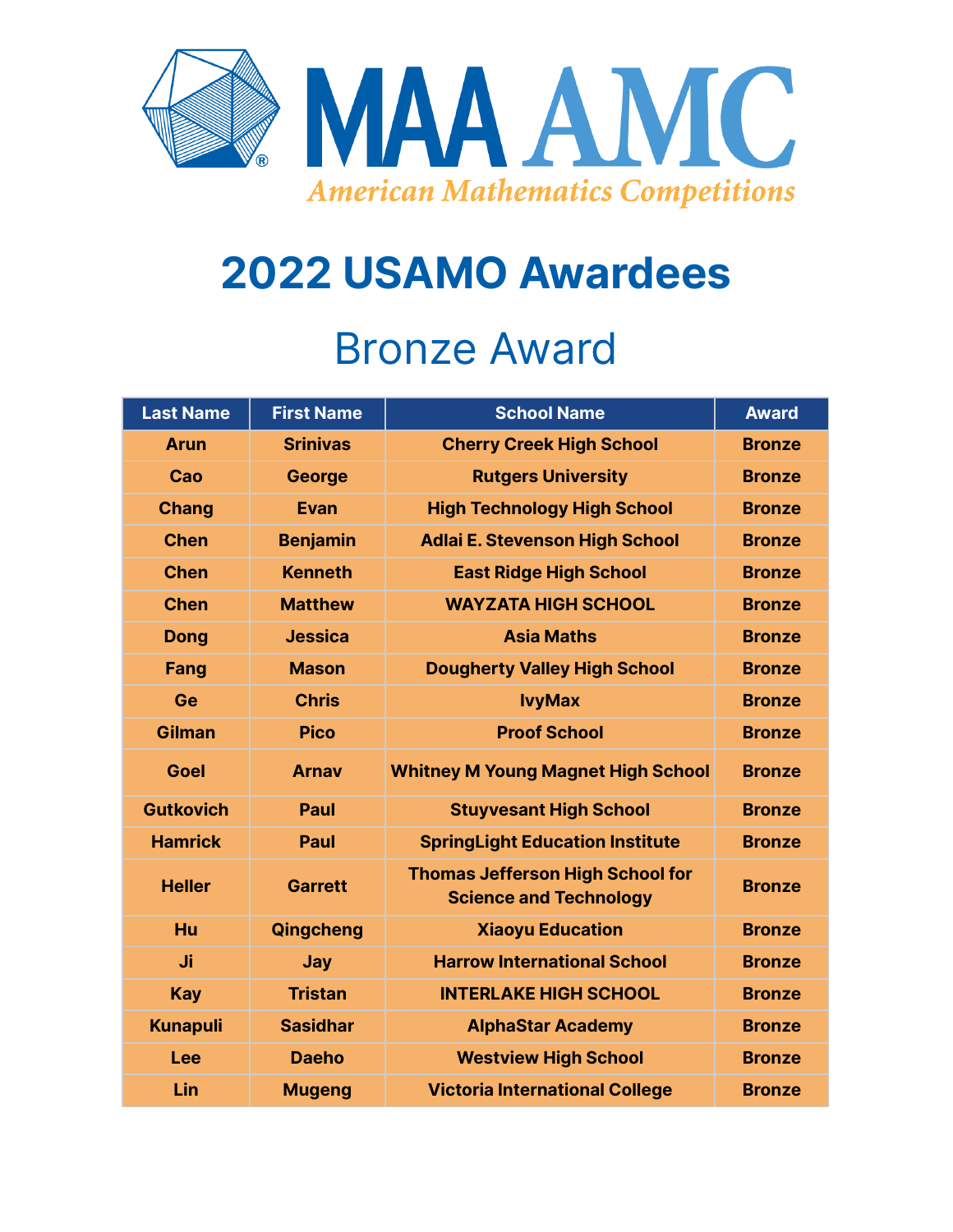

| Liu                | <b>Sophie</b>      | <b>DAVIDSON ACADEMY OF NEVADA</b>                                          | <b>Bronze</b> |
|--------------------|--------------------|----------------------------------------------------------------------------|---------------|
| Lu                 | <b>Evan</b>        | <b>HON VINCENT MASSEY SS</b>                                               | <b>Bronze</b> |
| <b>Madiraju</b>    | <b>Akash</b>       | <b>Olga Radko Math Circle at UCLA</b>                                      | <b>Bronze</b> |
| <b>Mai</b>         | <b>Daniel</b>      | <b>Acton-Boxborough Regional School</b><br><b>District</b>                 | <b>Bronze</b> |
| <b>Mao</b>         | <b>Marvin</b>      | <b>BERGEN CO ACADEMIES</b>                                                 | <b>Bronze</b> |
| <b>Mishra</b>      | <b>Nilay</b>       | <b>Saratoga High School</b>                                                | <b>Bronze</b> |
| Pan                | <b>Zehan</b>       | <b>Princeton International School of</b><br><b>Mathematics and Science</b> | <b>Bronze</b> |
| <b>Rydell</b>      | <b>James</b>       | <b>Orange County Math Circle</b>                                           | <b>Bronze</b> |
| <b>Shen</b>        | Qingzhou           | <b>The Westminster Schools</b>                                             | <b>Bronze</b> |
| <b>Singer</b>      | <b>Easton</b>      | <b>Solon High School</b>                                                   | <b>Bronze</b> |
| <b>Sue</b>         | <b>Kristie</b>     | <b>Leland</b>                                                              | <b>Bronze</b> |
| <b>Tang</b>        | <b>Linus</b>       | <b>DAVIDSON ACADEMY OF NEVADA</b>                                          | <b>Bronze</b> |
| <b>Vladimiroff</b> | <b>Alan</b>        | <b>Thomas Jefferson High School for</b><br><b>Science and Technology</b>   | <b>Bronze</b> |
| <b>Wang</b>        | <b>Henry</b>       | <b>Mountain View High School</b>                                           | <b>Bronze</b> |
| Wu                 | <b>Christopher</b> | <b>Westlake High School</b>                                                | <b>Bronze</b> |
| <b>Xia</b>         | <b>Daniel</b>      | <b>Ridge High School</b>                                                   | <b>Bronze</b> |
| <b>Xiao</b>        | Ai                 | <b>Phillips Exeter Academy</b>                                             | <b>Bronze</b> |
| Yang               | <b>Haozhe</b>      | <b>Walter Murray Collegiate</b>                                            | <b>Bronze</b> |
| Yang               | <b>Owen</b>        | <b>Folsom High School</b>                                                  | <b>Bronze</b> |
| Yang               | <b>Ryan</b>        | <b>CHOATE-ROSEMARY HALL SCHOOL</b>                                         | <b>Bronze</b> |
| Yin                | <b>Victor</b>      | <b>Xiaoyu Education</b>                                                    | <b>Bronze</b> |
| Yu                 | <b>Dylan</b>       | <b>Dulles High School</b>                                                  | <b>Bronze</b> |
| <b>Zhang</b>       | <b>Hankai</b>      | <b>Detroit Country Day School</b>                                          | <b>Bronze</b> |
| <b>Zhang</b>       | Qiao               | <b>Sierra Canyon School</b>                                                | <b>Bronze</b> |